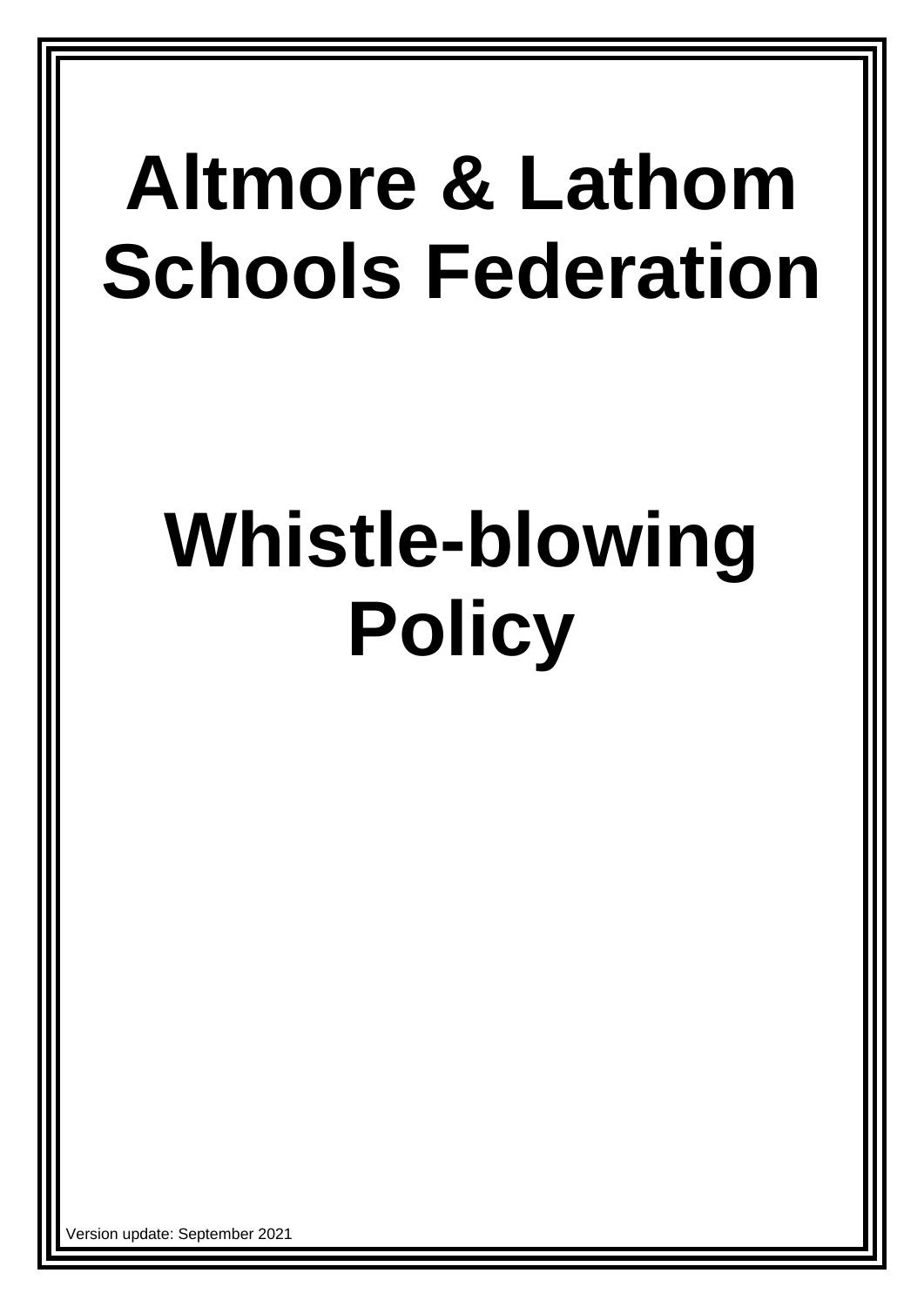#### **Whistle-blowing – Your Duty**

As a council employee you may be the first to discover bad practice or serious wrongdoing at work. If you are concerned about malpractice, be it danger to you or the public, financial malpractice, breach of legal obligations we owe others or damage to the environment, it is your duty to blow the whistle.

Newham Council's Whistle-blowing Policy explains how to raise your concerns effectively and outlines the support available to you through the course of your referral. The policy was prepared in line with the Public Interest Disclosure Act (PIDA) 1998 and on advice from the Whistle-blowing charity Public Concern at Work (PCaW).

The council guarantees that Whistle Blowers will not experience any victimisation, recrimination discrimination or disadvantage as a result of raising their concerns. It is the responsibility of the council and all employees not to tolerate internal malpractice, ensuring our good reputation is maintained and the services we provide are delivered to the highest possible standard.

#### **How to raise a concern - Whom to contact**

The earlier you express your concerns, the easier it is to deal with it quickly.

Hopefully you will feel comfortable contacting your line manager either verbally or in writing. If for whatever reason this does not feel appropriate you can speak to a senior manager in your department or the Chief Internal Auditor for example. To report a financial concern, you can also call **Newham's fraud hotline** <https://www.newham.gov.uk/advice-support-benefits/report-fraud> and speak directly to a fraud investigator on extension **21455**. A contact list, Appendix 1, is attached to this document with details of people who you can speak to in confidence about your concerns if you are uncomfortable about speaking to your line manager or another manager in your department.

You may firstly wish to discuss your concerns with someone independent of the council. For this reason the council has set up an arrangement with the specialist charity 'Public Concern at Work', an organisation which will provide confidential and expert advice about how to raise your concerns correctly. **Public Concern at Work** can be contacted on 0207 404 6609. If you contact Public Concern at Work, it will either record your concern and pass it on to the Council or it may suggest that you contact the relevant officer(s) in the Council.

In addition to the above there are a number of organisations, identified in PIDA, to whom you may also report your concerns. These are shown at Appendix 2. Alternatively you may report your concerns to a Councillor or a Member of Parliament.

If your concern is a personal grievance or relates to your own employment, you should refer to the Council's Employee Complaints & Grievances Procedure and similar procedures. Such matters are not covered by the Whistle-blowing policy. The Whistle-blowing procedure is primarily for concerns where the interests of others or of the organisation itself are at risk.

#### **Anonymity and Confidentiality – Our Assurance to You**

The council encourages you to put your name to your allegation, as this gives weight to the case but you can remain anonymous if you wish. All information you provide is held in the strictest confidence.

If, however, your allegation is of such a serious nature that it is brought to court, a judge may order a name to be divulged, but the council will do everything possible to protect your anonymity before this stage is reached.

You can bring a friend to any meeting arranged in connection with the concern you have raised as long as the friend is not involved in the matter and agrees to maintain confidentiality. Additionally, if you wish, you may be accompanied by your trade union representative. It is up to you to arrange this, contact details of local shop stewards and branch officials for all trade unions are available on the Council's Intranet.

You have nothing to fear by raising your concerns. Provided you are acting in good faith, it does not matter if you are mistaken. However, disciplinary action may be taken against any member of staff who is discovered to have made allegations frivolously, falsely or maliciously.

#### **Once the whistle is blown – The Council's Response**

All concerns raised will be assessed and investigated. The person receiving the whistle-blowing allegation will be responsible for ensuring that it is investigated properly and that you as the Whistle Blower receive feedback on your referral. Some information has to be withheld because of the council's duty of confidentiality toward the person being investigated, however the council will keep you as well informed as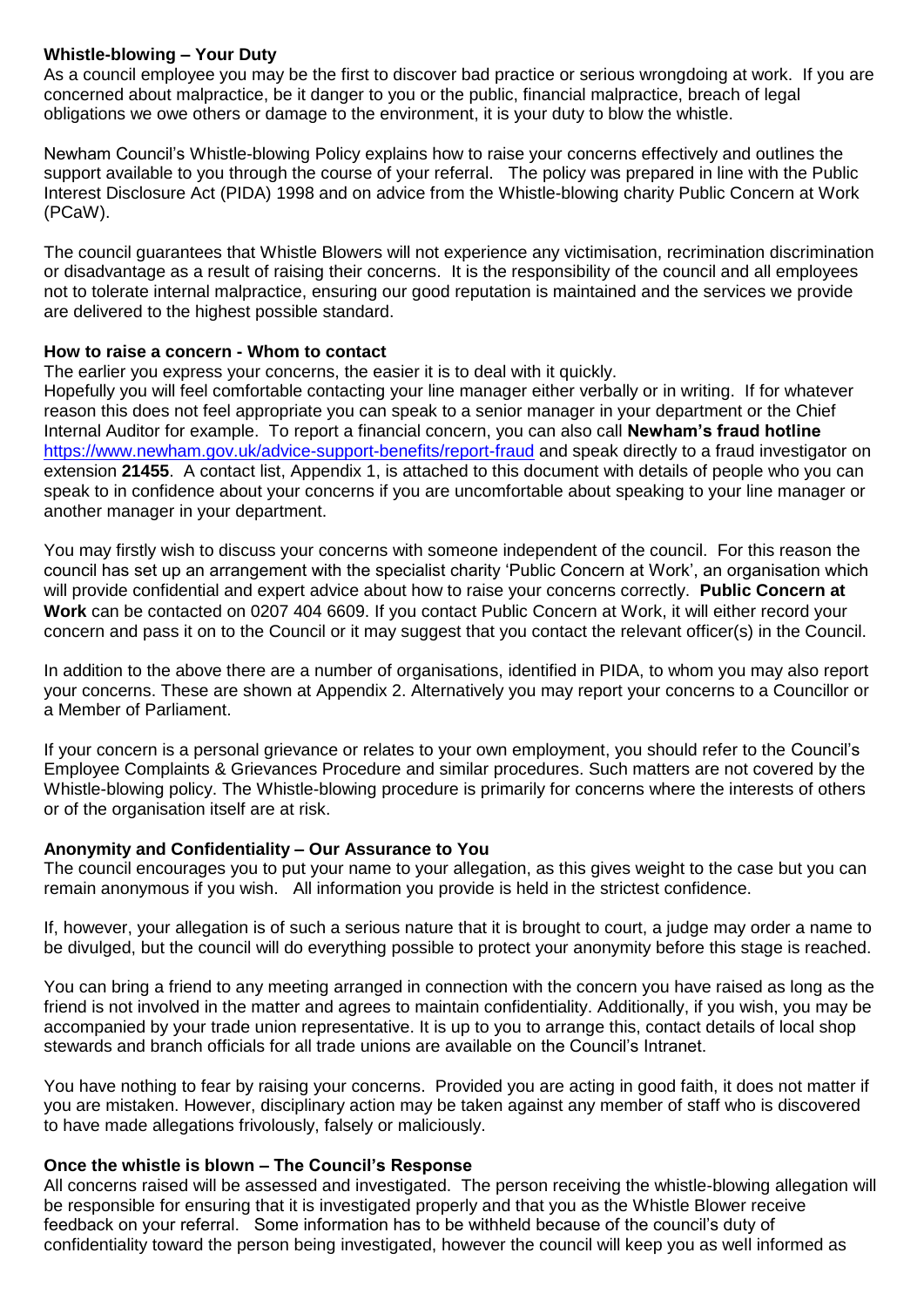possible, bearing in mind the need not to prejudice any action which may arise from the investigation. In all cases confidentiality is maintained but if you are anonymous and want to maintain anonymity, you will not be told anything about the investigation. We would merely take the allegation from you.

The purpose of giving feedback is to assure you that the council is properly addressing your concerns.

In all cases the council will seek the most appropriate sanction against individuals that it considers guilty of malpractice. This includes taking disciplinary action, which may include dismissal, taking civil action and, in conjunction with the law enforcement agencies, instituting criminal proceedings.

#### **Monitoring the Policy – Who is Responsible?**

- The Chief Executive has overall responsibility for the Whistle-blowing Policy.
- The Chief Internal Auditor will be responsible for undertaking a formal assessment of the effectiveness of the policy, identifying any patterns and reporting this to the Audit Board and Chief Executive.
- The Chief Officer in each department is responsible for departmental monitoring arrangements applicable to whistle-blowing.
- The council will maintain records of all matters raised through the Whistle-blowing Policy in order that an assessment may be made of the effectiveness of the policy and any emerging patterns.
- For further information on the Whistle-blowing Policy contact: **Internal Audit Ext: 21402/21401.**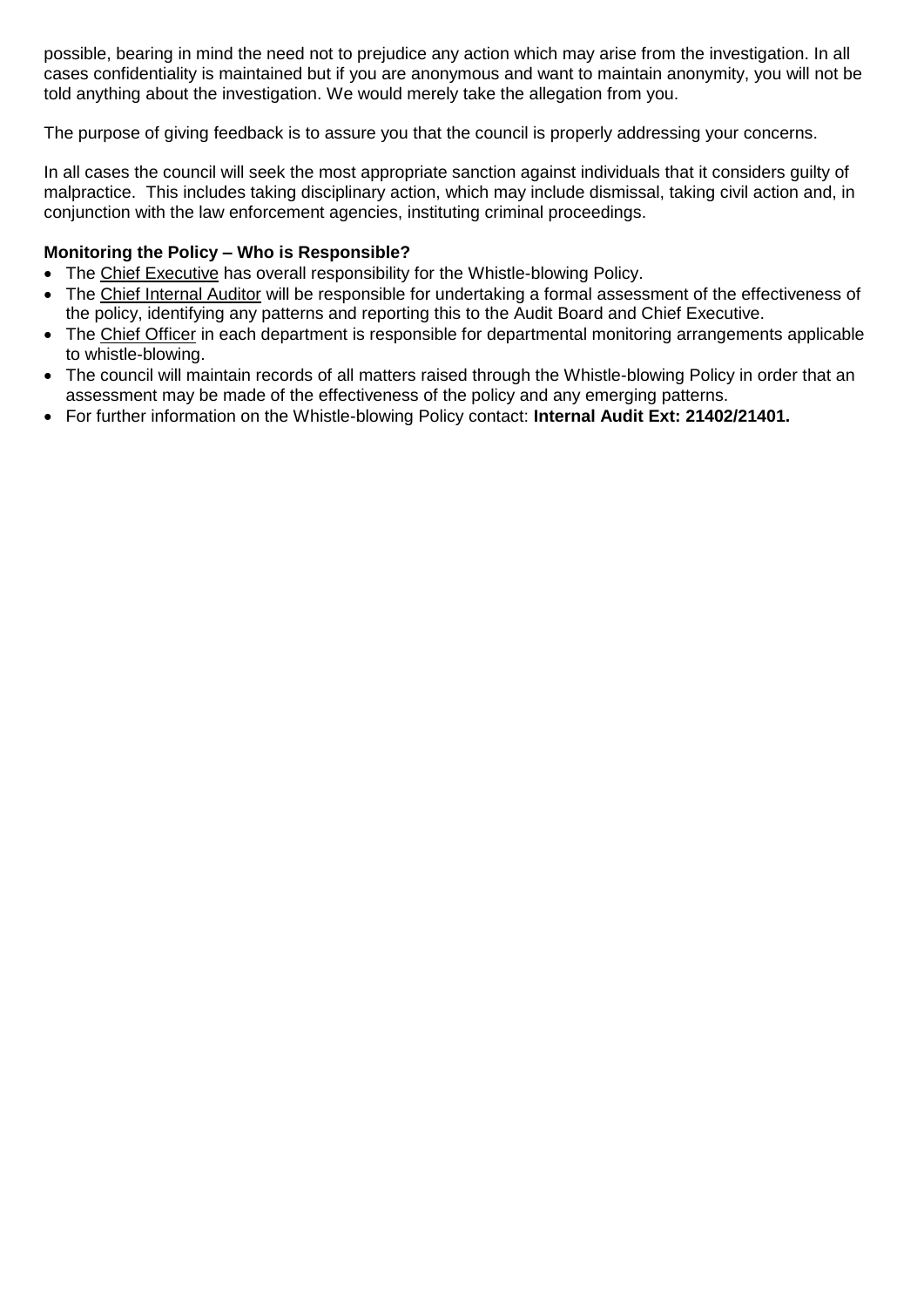### **Whistle-blowing Contact List**

Hopefully you will feel comfortable raising your concerns with your Line Manager or your Line Manager's Manager. If for whatever reason this is not appropriate you can contact any of the following, who will deal with the allegation professionally and in the strictest confidence.

- Chief Executive
- Deputy Chief Executive
- Executive Director Resources
- Executive Director Children's Services
- Executive Director Adults Culture and Community
- Head of Human Resources
- Head of Legal Services
- Chief Internal Auditor